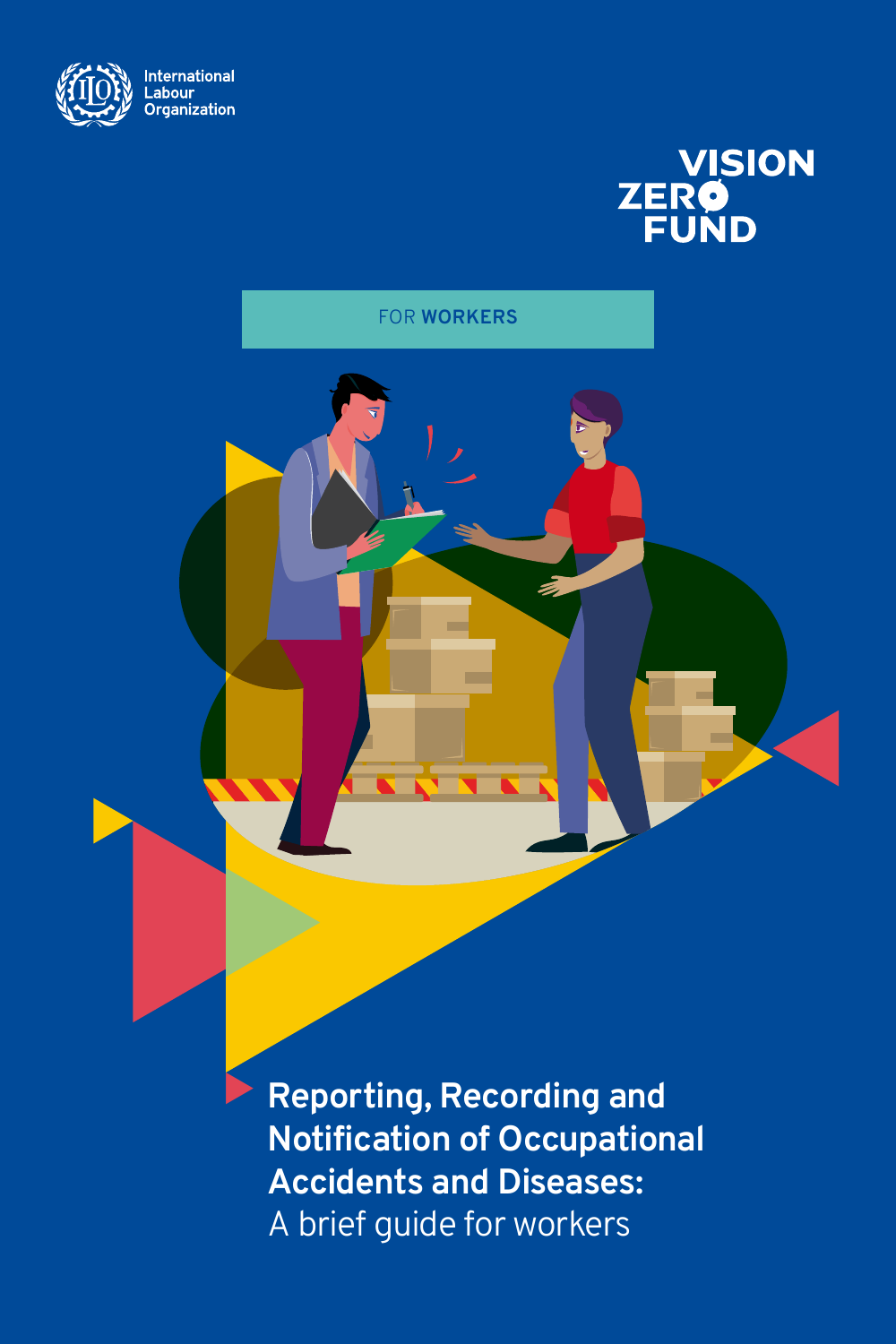# **E** Introduction

Preventing occupational accidents and diseases can be achieved by implementing preventive measures based on data and information on occupational accidents and diseases, commuting accidents and dangerous occurrences.

While establishing and implementing the system for recording and notification of occupational accidents and diseases at the workplace is the employer's responsibility, workers have important roles and duties, such as reporting occupational accidents, occupational diseases, commuting accidents and dangerous occurrences to their supervisors and supporting the development and implementation of preventive measures.

#### ▶ Figure 1. From reporting to prevention



# **Purpose**

The purpose of this brief is to assist you (workers) to better understand your role in the implementation of a recording and notification system in the workplace, and to help you fulfil your responsibilities.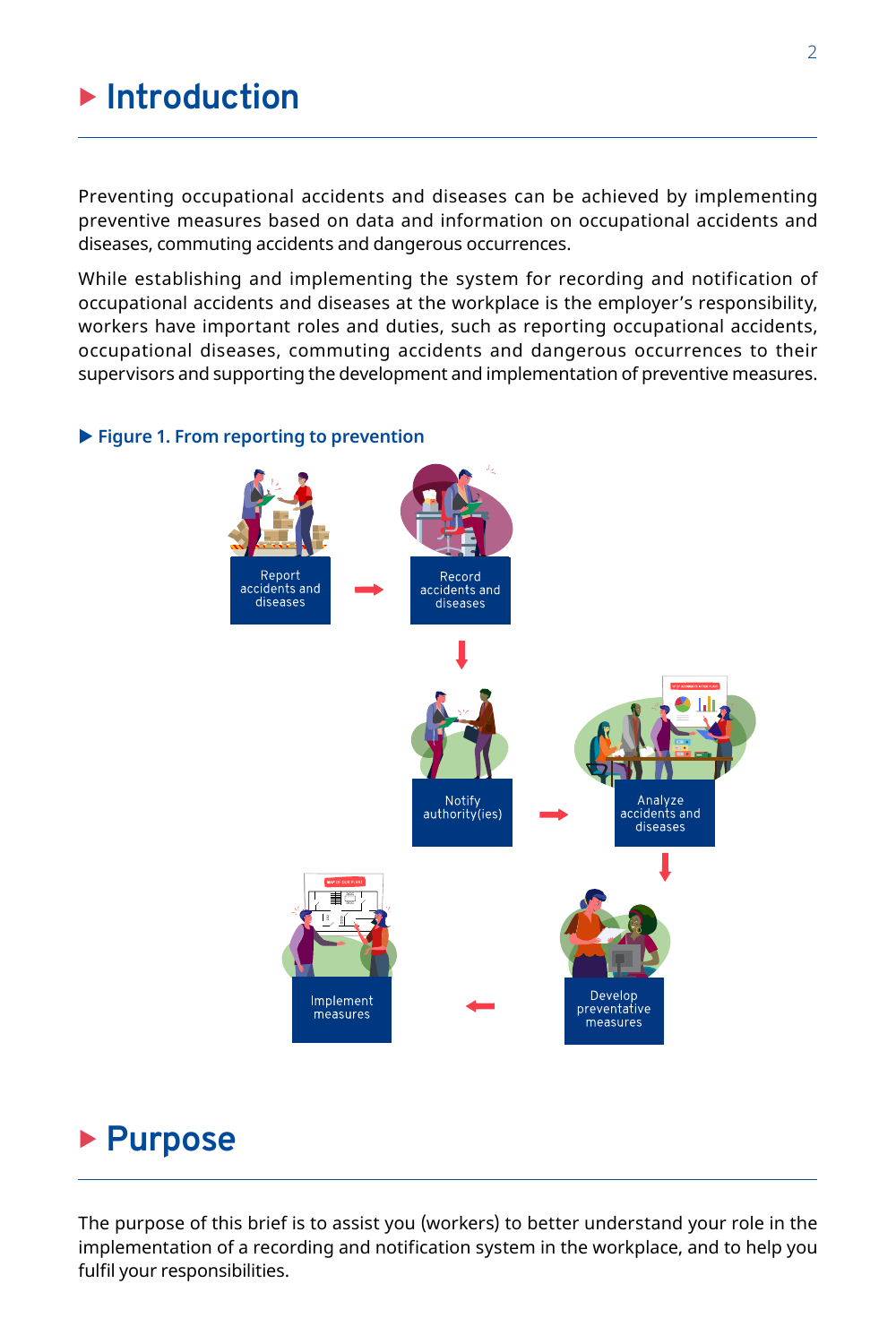# **Why should I report accidents and diseases at work?**

Reporting ensures that there is a written record of all dangerous occurrences, and of any occupational accident, occupational disease or commuting accident you may have suffered. It provides a useful record of what happened and can help you access medical care and benefits when needed. It is also essential to help your workplace to better understand the cause of the dangerous occurrence, accident or disease, and to develop and implement measures to prevent it from happening in the future.

International Labour Standards' and guidelines stipulate that:

 $\vee$  Workers should comply with the requirements in national laws or regulations to report any occupational accident or injury, case or suspected case of occupational disease, commuting accident and dangerous occurrence.

It is important to remember that a worker should report to his immediate supervisor any situation which he has reasonable justification to believe presents and imminent and serious danger to his life or health.

# **Is it an obligation under my national law?**

Yes, in most countries workers are required to report occupational accidents and diseases to their supervisor. Employers are further obliged to record occupational accidents and diseases and notify them to the competent authorities. Obligations can differ from country to country, which is why it is important to familiarise yourself with the legal requirements in your country.

# **What events does my employer need to record and notify to the competent authority in my country?**

### OCCUPATIONAL ACCIDENT:

An occurrence arising out of, or in the course of, work which results in fatal or non-fatal injury;



1. Legal instruments, drawn up by the International Labour Organization's constituents (governments, employers and workers), that set out basic principles and rights at work.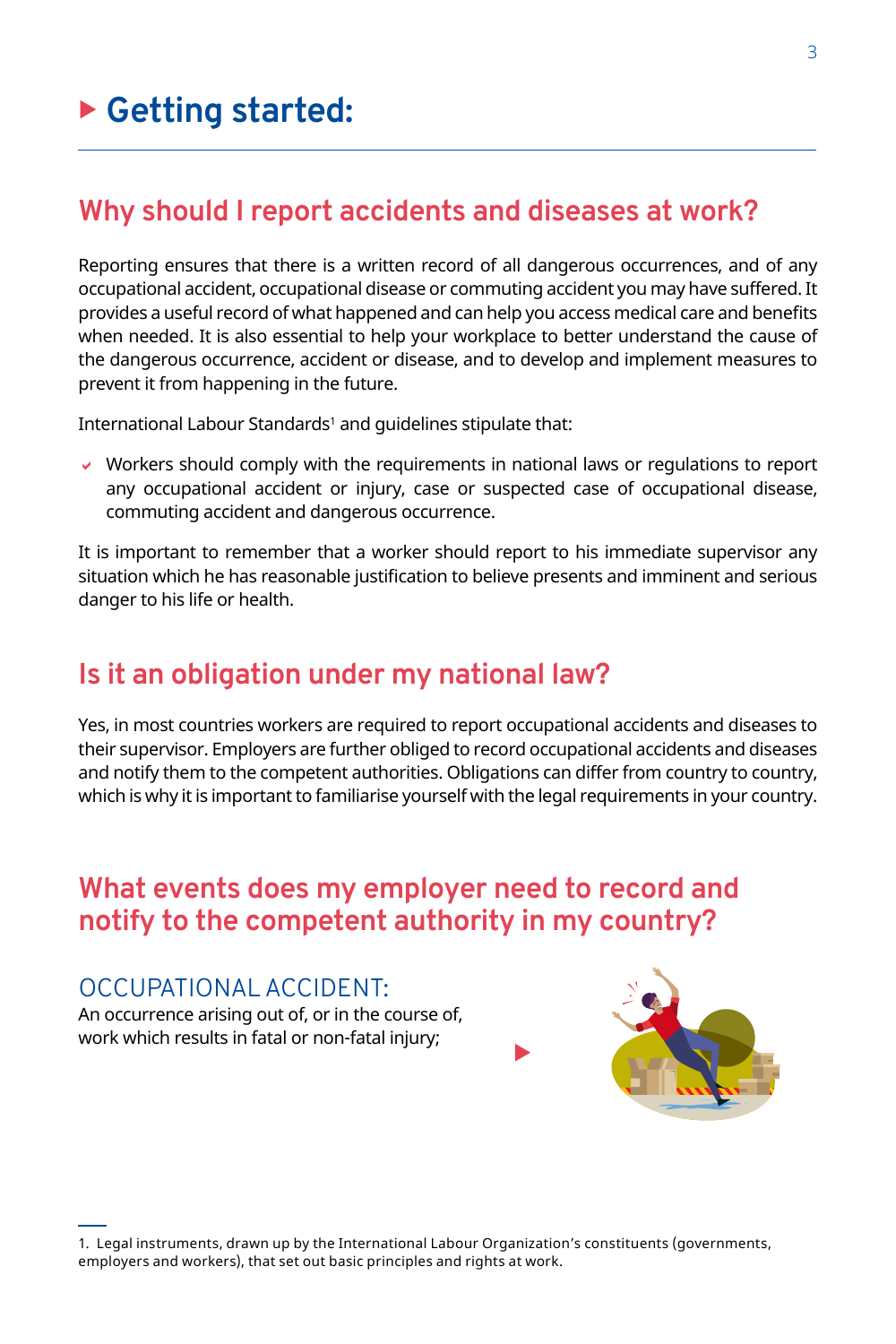# OCCUPATIONAL DISEASE:

Any disease contracted as a result of an exposure to risk factors arising from work activity;

### OCCUPATIONAL INJURY:

Death, any personal injury or disease resulting from an occupational accident;

And, as appropriate:

#### DANGEROUS OCCURRENCE:

Readily identifiable event as defined under national laws and regulations, with potential to cause an injury or disease to persons at work or to the public.

### COMMUTING ACCIDENTS:

An accident resulting in death or personal injury occurring on the direct way between the place of work and: (i) the worker's principal or secondary residence; or (ii) the place where the worker usually takes a meal; or (iii) the place where the worker usually receives his or her remuneration.

The above are the key definitions as set out in the [Protocol of 2002 to the](https://www.ilo.org/dyn/normlex/en/f?p=NORMLEXPUB:12100:0::NO::P12100_INSTRUMENT_ID:312338
)  [Occupational Safety and Health Convention](https://www.ilo.org/dyn/normlex/en/f?p=NORMLEXPUB:12100:0::NO::P12100_INSTRUMENT_ID:312338
). **Be sure to look for these definitions in your country's national law** because they may have been adapted to your local context.







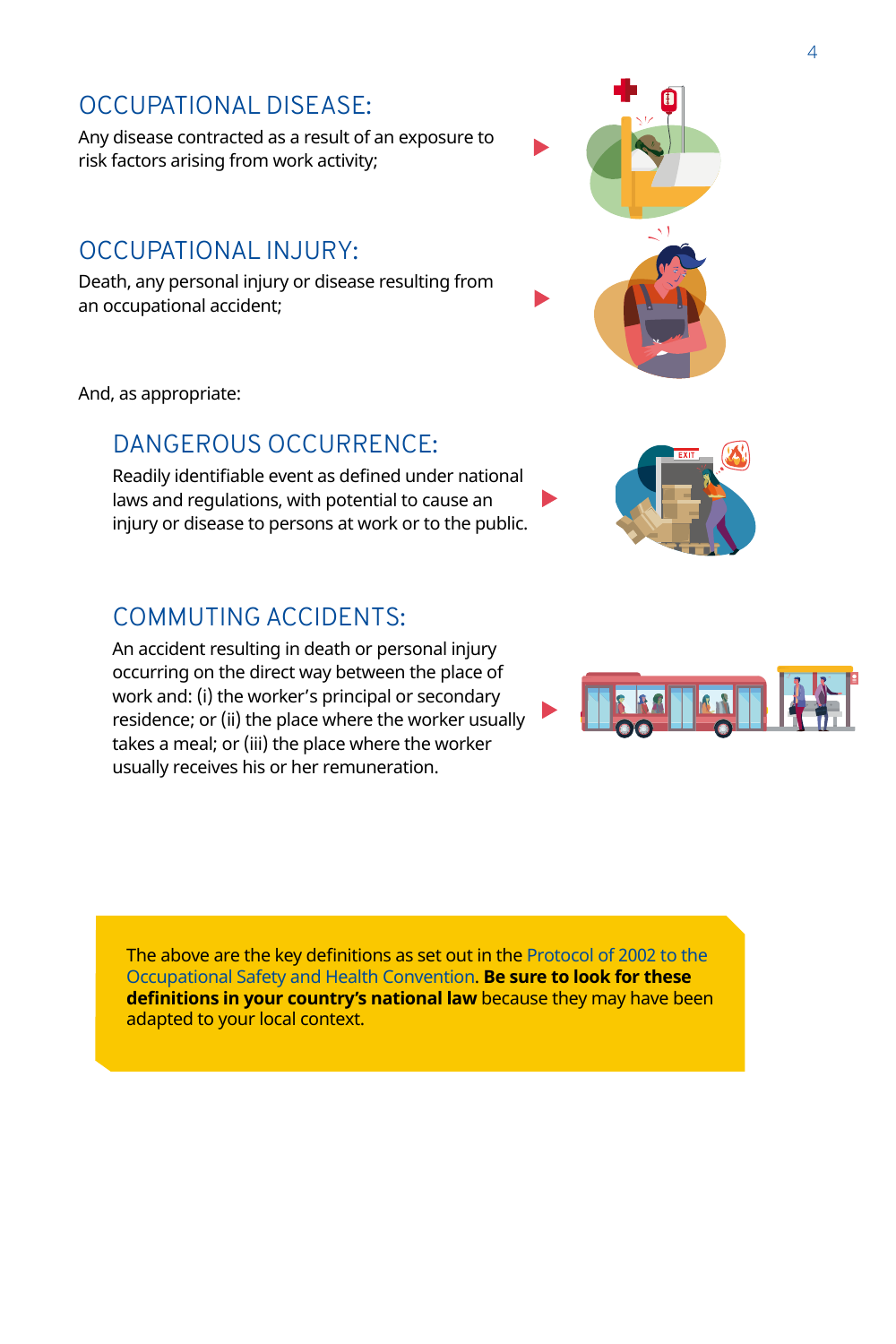#### ▶ Figure 2. Reporting, recording and notification: By whom, to whom and about what

These procedures should be specified in national laws and regulations. Check those in your country.

|                     | <b>By Whom</b>                                                                        | <b>To Whom</b>                                                                                   | <b>What events and</b><br><b>information</b>                                                                                                                                                                                                                                                                                                                                                           |
|---------------------|---------------------------------------------------------------------------------------|--------------------------------------------------------------------------------------------------|--------------------------------------------------------------------------------------------------------------------------------------------------------------------------------------------------------------------------------------------------------------------------------------------------------------------------------------------------------------------------------------------------------|
| <b>REPORTING</b>    | Workers                                                                               | Immediate<br>supervisor,<br>the competent<br>person, or any<br>other specified<br>person or body | Any occupational accident<br>or injury to health;<br>occupational diseases<br>and suspected cases of<br>occupational diseases;<br>commuting accidents;<br>and dangerous occurrences                                                                                                                                                                                                                    |
| <b>RECORDING</b>    | Employer<br>(member of<br>the workplace<br>safety and health                          |                                                                                                  | Occupational accidents,<br>occupational diseases and,<br>as appropriate, dangerous<br>occurrences, commuting                                                                                                                                                                                                                                                                                           |
|                     | committee or<br>human resources<br>manager, for<br>example), self-<br>employed person |                                                                                                  | accidents and suspected<br>cases of occupational<br>diseases                                                                                                                                                                                                                                                                                                                                           |
| <b>NOTIFICATION</b> | Employer,<br>self-employed<br>person,<br>Insurance<br>institution                     | Competent<br>authority<br>(Minister,<br>Government<br>Department,<br>other public<br>authority)  | Occupational accidents,<br>occupational diseases, and,<br>as appropriate, dangerous<br>occurrences, commuting<br>accidents and suspected<br>cases of occupational<br>diseases                                                                                                                                                                                                                          |
|                     |                                                                                       |                                                                                                  | The notification shall<br>include data on: (a) the<br>enterprise, establishment<br>and employer; (b) if<br>applicable, the injured<br>persons and the nature<br>of the injuries or disease;<br>and (c) the workplace,<br>the circumstances of the<br>accident or the dangerous<br>occurrence and, in the case<br>of an occupational disease,<br>the circumstances of the<br>exposure to health hazards |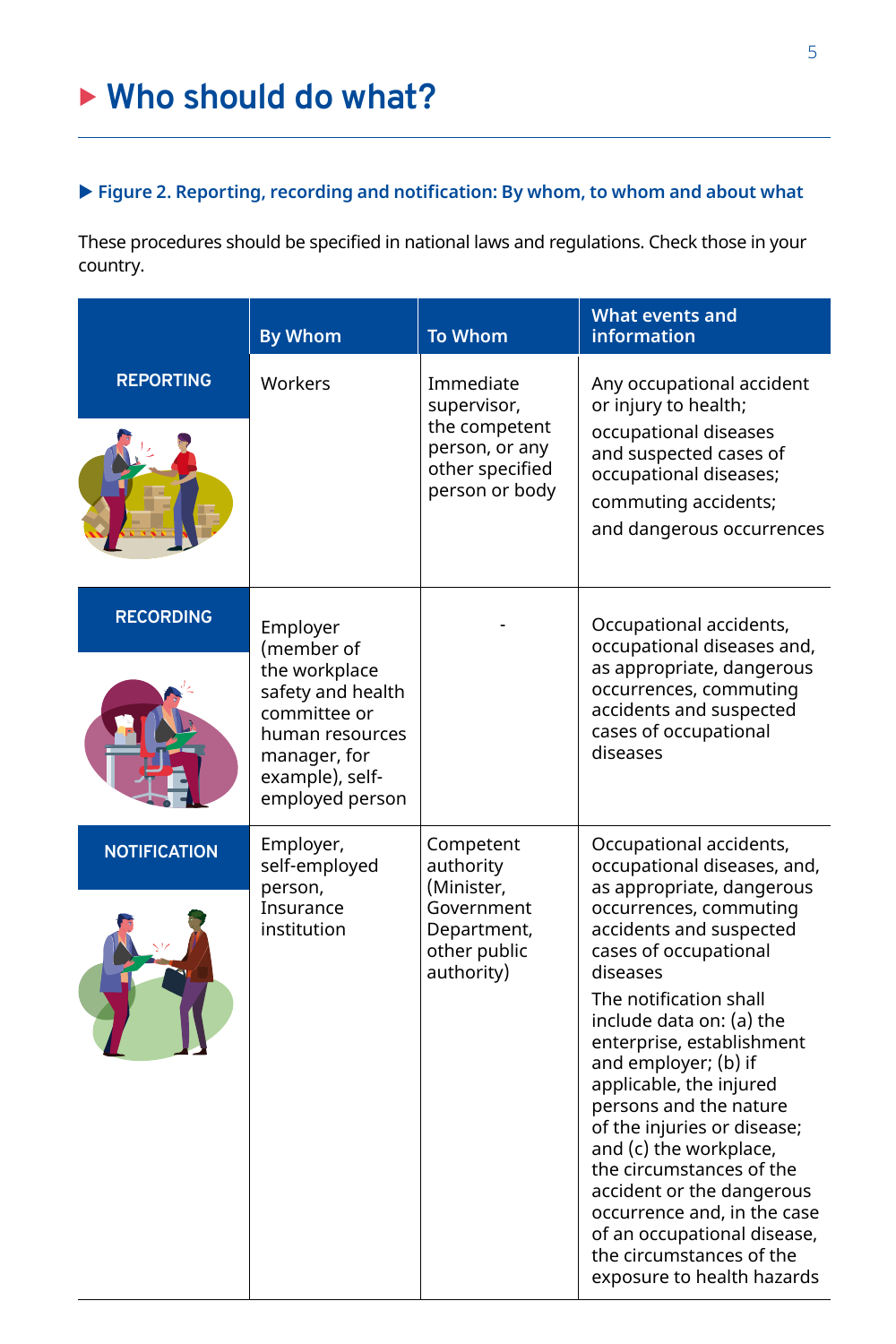# **What should I (worker) do?**

- $\vee$  Obtain information and training on the reporting system in your workplace from your supervisor, employer, safety and health officer or representative, or workers' organisation.
- $\vee$  Identify the person(s) to whom you should report occupational accidents, injuries and diseases, suspected cases of occupational diseases, commuting accidents and dangerous occurrences. This person is often your immediate supervisor.
- $\vee$  Understand your reporting duties and familiarize yourself with the reporting form and make sure it is always at hand.
- $\triangledown$  In the case of an occupational accident, injury or disease, suspected case of occupational disease, commuting accident or dangerous occurrence, comply with the reporting requirement in your workplace.

# **"I am worried about the negative consequences that reporting might have on my job. What if I get fired?"**

ILO standards prohibit an employer from instituting retaliatory or disciplinary measures against a worker for reporting an occupational accident, occupational disease, dangerous occurrence, commuting accident or suspected case of occupational disease. Workers have the right and may be required by national laws and regulations to report occupational accidents and diseases, commuting accidents and dangerous occurrences. Reporting should never have a negative impact on your job and employers should make arrangements to:

- $\triangledown$  Prevent retaliatory or disciplinary measures against workers for reporting;
- $\triangleright$  Ensure confidentiality of all personal and medical information.

# **I reported, what happens now?**

Get involved in preventing occupational accidents and diseases. Co-operation between management and workers and/or their representatives is essential for the development and implementation of effective preventive measures based on data and information on occupational accidents and diseases, commuting accidents and dangerous occurrences.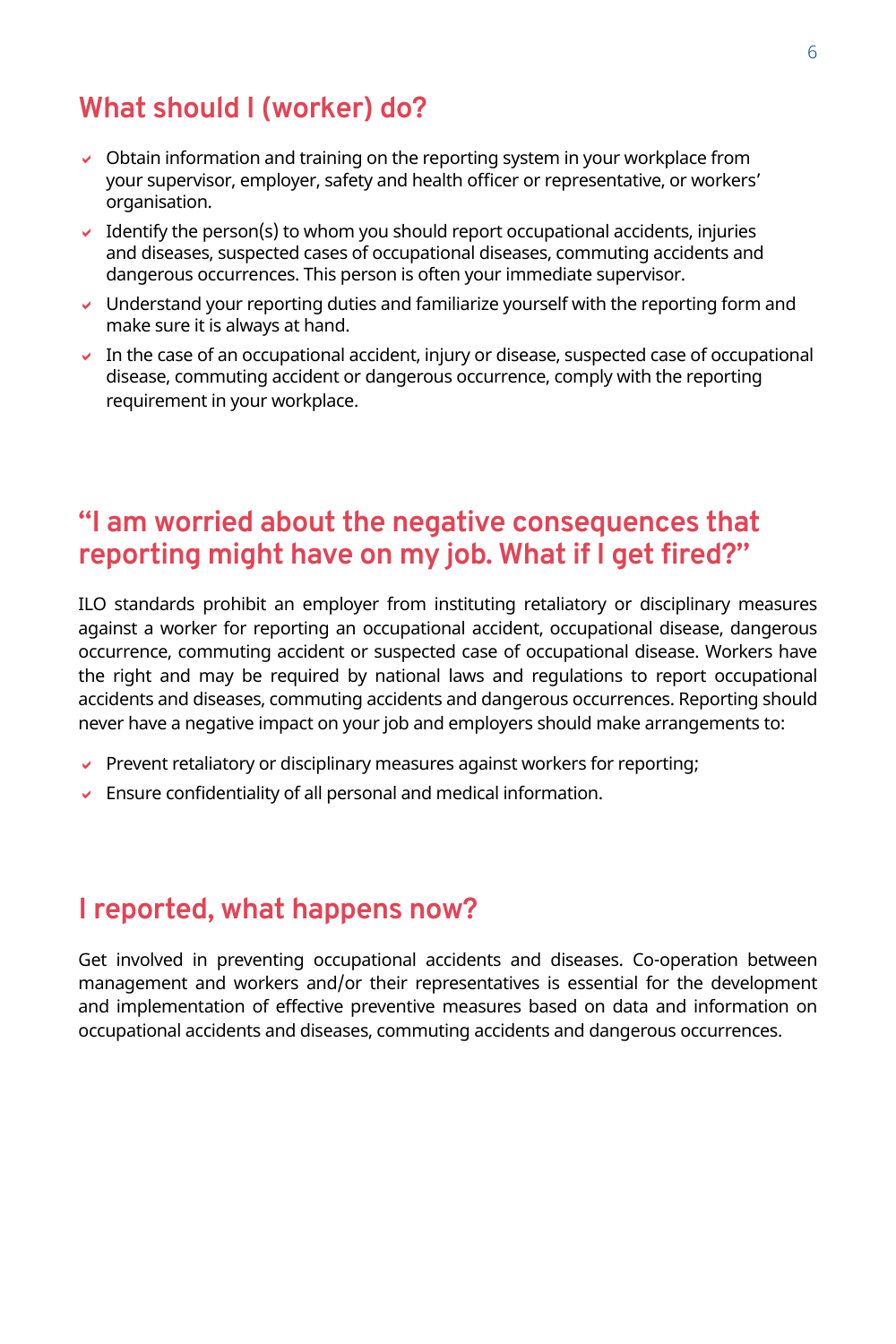# ▶ Example of workplace reporting form:

| <b>Information on the event</b>                           |                        |  |         |                               |  |  |  |
|-----------------------------------------------------------|------------------------|--|---------|-------------------------------|--|--|--|
| Location                                                  |                        |  |         | $\Box$ Injury                 |  |  |  |
| Date                                                      |                        |  | Type of | □Disease or suspected disease |  |  |  |
| Time                                                      |                        |  | event   | □Property damage              |  |  |  |
| Persons involved                                          |                        |  |         | □Dangerous occurrence         |  |  |  |
| Work activity involved                                    |                        |  |         |                               |  |  |  |
| Event description (in as<br>much details as possible)     |                        |  |         |                               |  |  |  |
| Where there is an injury                                  |                        |  |         |                               |  |  |  |
| Information of injured                                    | Name                   |  |         |                               |  |  |  |
| person                                                    | Date of birth          |  |         |                               |  |  |  |
|                                                           | Gender                 |  |         |                               |  |  |  |
|                                                           | Department             |  |         |                               |  |  |  |
|                                                           | Job title              |  |         |                               |  |  |  |
|                                                           | Date of entry into     |  |         |                               |  |  |  |
|                                                           | position               |  |         |                               |  |  |  |
|                                                           | Name of the supervisor |  |         |                               |  |  |  |
| Injury description                                        |                        |  |         |                               |  |  |  |
| Injured person's<br>account of the event<br>(description) |                        |  |         |                               |  |  |  |
| Name(s) of witness(es)                                    |                        |  |         |                               |  |  |  |
| Witness's account of<br>the event (description)           |                        |  |         |                               |  |  |  |
| Scene observation                                         |                        |  |         |                               |  |  |  |
| First aid/medical care                                    |                        |  |         |                               |  |  |  |
|                                                           |                        |  |         |                               |  |  |  |
| Name of the person<br>completing the report               |                        |  |         |                               |  |  |  |
| Date of the report                                        |                        |  |         |                               |  |  |  |
|                                                           |                        |  |         |                               |  |  |  |
| Worker signature                                          |                        |  |         | Date .                        |  |  |  |
| Supervisor signature                                      |                        |  |         | Date.                         |  |  |  |

Source: This example is adapted from the *Workplace Safety and Health Guidelines: Investigating Workplace Incidents for SMEs* of the Workplace Safety and Health Council and Ministry of Manpower of Singapore (2013) and from the ILO Participant's Handbook for *Improving occupational safety and health in small and medium-sized enterprises* (2021).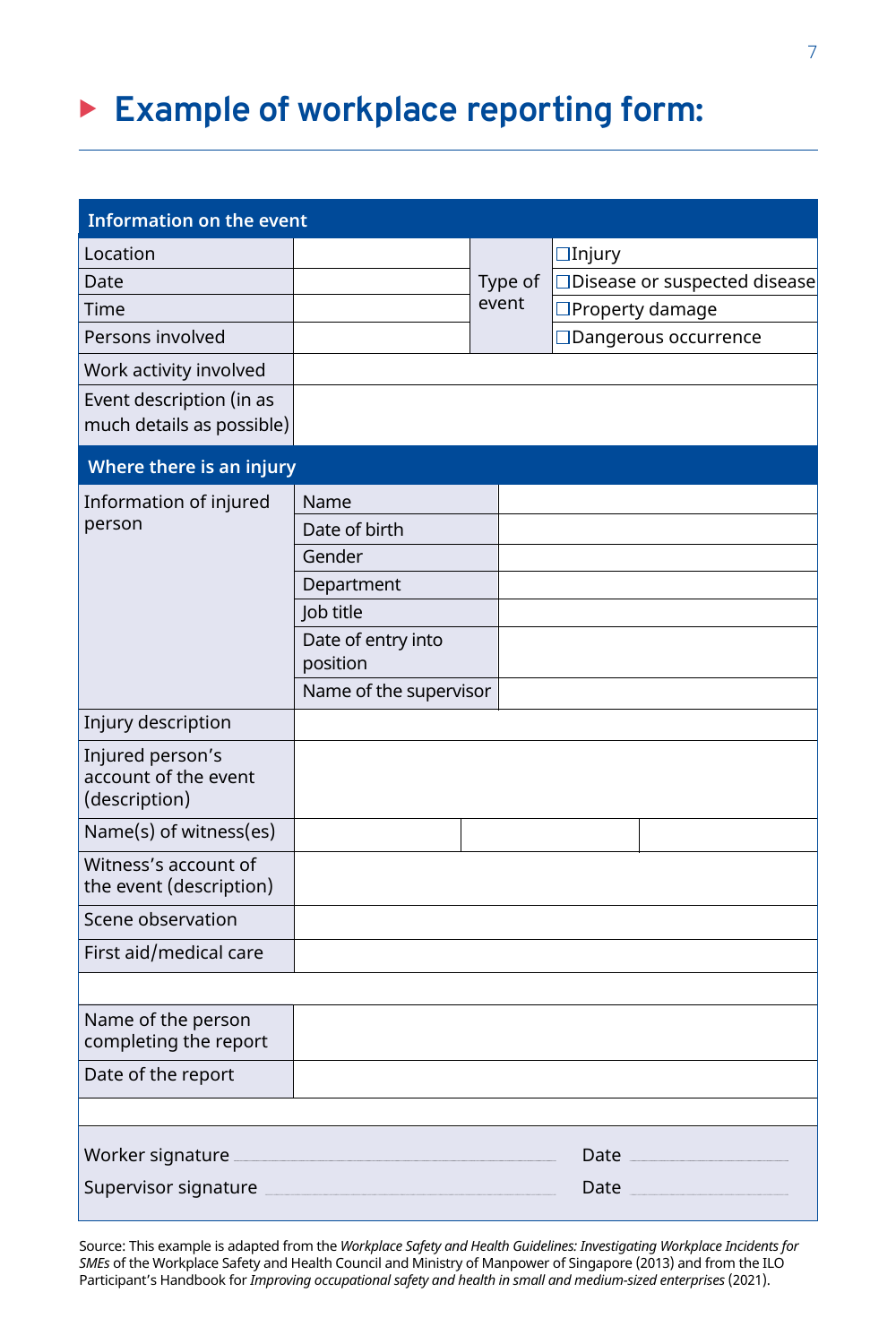# <sup>X</sup> **References**

- ▶ Occupational Safety and Health Convention, 1981 (No. 155).
- ▶ Protocol of 2002 to the Occupational Safety and Health Convention, 1981.
- 4 ILO. 1996. *[Recording and notification of occupational accidents and diseases](https://www.ilo.org/wcmsp5/groups/public/---ed_protect/---protrav/---safework/documents/normativeinstrument/wcms_107800.pdf)*. An ILO code of practice Geneva, International Labour Office, 1996.
- 4 ILO. 2021. *[Improving occupational safety and health in small and medium-sized enterprises:](https://www.ilo.org/wcmsp5/groups/public/---ed_dialogue/---lab_admin/documents/publication/wcms_792038.pdf)  [Participant Handbook.](https://www.ilo.org/wcmsp5/groups/public/---ed_dialogue/---lab_admin/documents/publication/wcms_792038.pdf)* Geneva, International Labour Office, 2021
- ▶ Singapore, Workplace Safety and Health Council, and Ministry of Manpower. 2013. *Workplace Safety and Health Guidelines: Investigating Workplace Incidents for SME*.